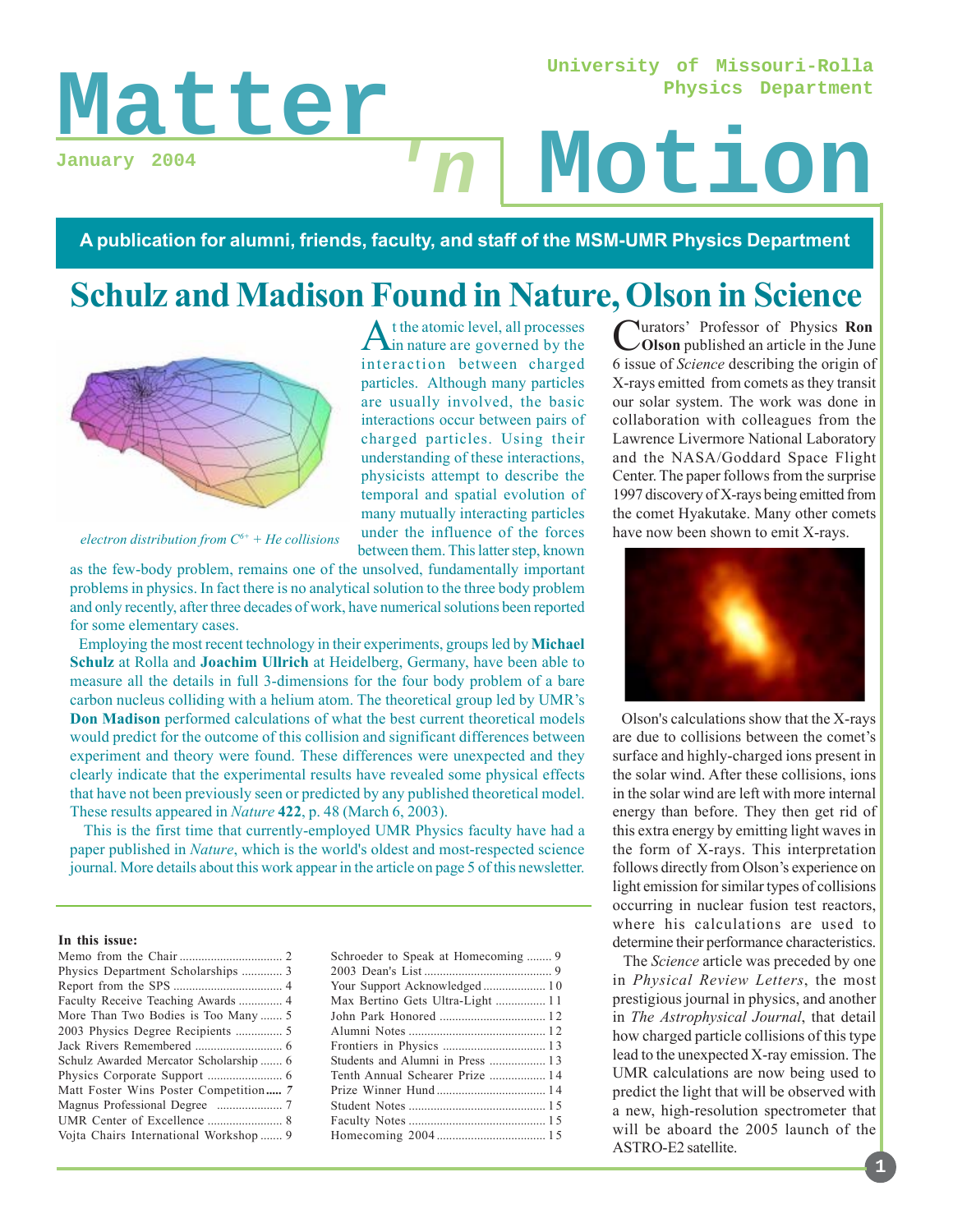# **Memo from the Chair**

In addition to the many activities that we all go through at the end of the year, as chair of the UMR physics department I get to record my reflections on the past year, and my hopes for the next, in this section of the de n addition to the many activities that we all go through at the end of the year, as chair of the UMR physics department I get to record my reflections on the past year, annual newsletter. It is one of the aspects of the job I really enjoy, since it offers me the opportunity to postpone dealing with the next "Crisis du' Jour," meeting the next administrative deadline, or responding to requests for information from "above." Instead, it allows me to reflect on how well the department functions in general, and how well it is carrying out its missions in education, research, and service. It is a chance to observe how, in spite of enormous challenges that face UMR, and higher education in general, the UMR physics department is well-positioned to meet those challenges, to take advantages of the opportunities that accompany them, and to increase the scope and quality of its many activities.

 In the "challenges" department, no one who is interested in higher education these days can be unaware of the deleterious effect that the economic downturn of the last two years has had on state budgets throughout the country, and on the budgets of most state-supported universities. UMR is no exception, with the amount of money received from the state of Missouri down considerably over the past several years. No one likes budget cuts, but it is my view that the university is responding to the current fiscal situation in a positive way that, as long as budgets do not *continue* to decline, will ultimately increase its efficiency, competitiveness, as well as its standing throughout the country.

 For example, the campus has undertaken an intense examination of all its degree programs, in an attempt to identify those which do not seem to attract sufficient majors, and consequently are unable to "support themselves." Those readers living in Missouri may have read in the news about the so-called "Program Viability Audits" being conducted on each of the four UM campuses, and noticed with concern that the UMR Physics B.S. and M.S. degree programs *were* on the initial list of 12 UMR programs being considered for review. I received a call one morning from UMR physics alum **Greg Upchurch** (BS '72 MS EE '85) who had just read an article listing the programs being considered. "Paul," Greg asked, "am I about to become an alumnus of a no-longer existing department?" I assured Greg, as I had been assured myself, that there was no way that Missouri's Technological University would *not* have a vital, active physics department, and that we would certainly be granting physics degrees long into the future.

 In a few short weeks (that seemed long at the time), the Physics degree programs were removed from the list of programs slated for review; a move that many felt could have been made much earlier, given that UMR produces more BS physics degrees than any other UM campus, and leads the state in the preparation of physics majors going into high school teaching. Numbers aside, the *quality* of the physics degree

earned by our majors is competitive with the best in the country, as evidenced by the high starting salaries of our majors, and the graduate schools to which our majors get admitted every year. Last year we had physics majors admitted to the graduate programs at University of Pennsylvania, UCLA,



University of Illinois-UC, and Washington University.

 So, yes, the campus is going through hard financial times. Yes, the portion of the department's operating budget coming from the state has been reduced; but we are finding creative ways to cover the budget shortfall without sacrificing the quality of the education that we provide, and without hampering our faculty's ability to carry out and involve our undergraduate and graduate students in cutting-edge scientific research. In fact, the total operating budget of the department has actually increased over the last two years. In part this is due to new research grants and contracts, notably Phil Whitefield and Don Hagen's new \$3.15M NASA grant to set up a Center of Excellence for Aerospace Propulsion Particulate Emissions Research (see the article on page 8 of this issue).

 But another important factor is the increased generosity of UMR physics alumni. Last year's phonathon set an all-time high, as alumni from around the country pitched in to help provide money for scholarships for UMR physics majors. The highlight of the fundraiser was the simple note from UMR Physics alum Dr. **Robert Hufft** (MS '64): "Dear Paul, Please use this in any way the department sees fit." Enclosed was a check for \$10,000. I am pleased to report that we have been using this generous donation to provide special **Robert Hufft** scholarships to recruit the best freshman class we can, and to thereby increase the number of majors in the department. I am sure that with the continued support of its alumni, and a lot of hard work by the students, faculty, and staff, the department will continue to grow, to do great things, and continue to produce alumni able to participate in the challenges of the current century.

 On a final note, like many of our readers, I will be observing events in the department from afar for the next eight months, since I will be taking a sabbatical during which I will focus on my research program in theoretical condensed matter physics. Part of the time I will be at the University of New Mexico, where I maintain collaborations in the field of charge transport in organic electronic materials, and part of the time I will be in northern France, at the University of Lille, where I will be working on what are for me, interesting new theoretical problems involving classical and quantum chaos. During my absence, Curators' Professor **Don Madison** will be serving as interim chair. I would like to thank Don for taking on the chairman's hat in my absence. I know that under Don's leadership the department will be in good hands, and I look forward to returning to the Chair's position in September. *- Paul E. Parris*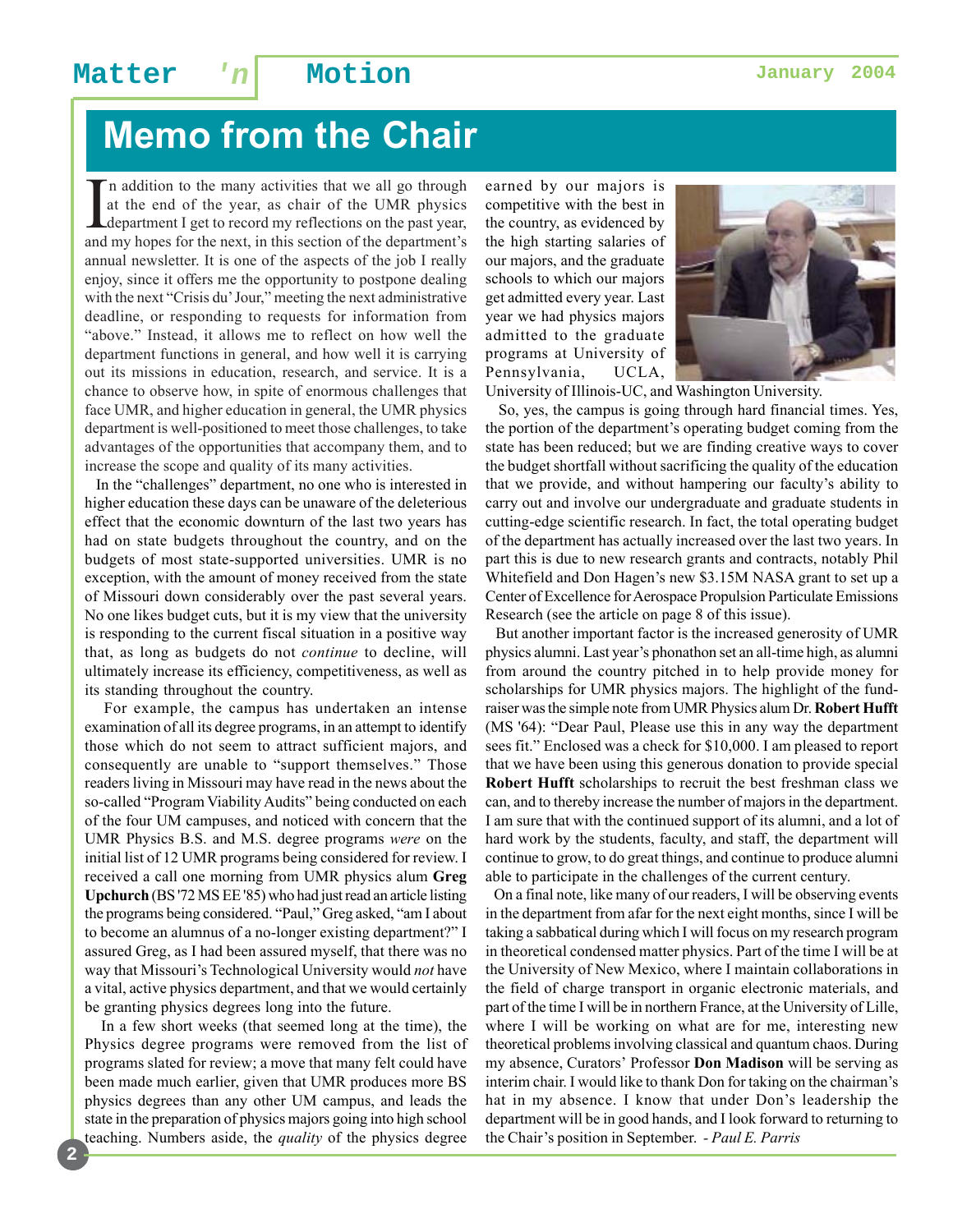## **Physics Department Awards 2003-2004 Scholarships and Fellowships**

The following scholarships have been endowed through the generous gifts of the friends of the UMR Physics Department. Scholarships are announced annually at the Harold Q Fuller Undergraduate Research Seminar, held last year on April 29, 2003. Please contact the Physics Department if you would like to add to the endowment fund of these scholarships or would like to establish a new one.

Recipients of the *Harold Q Fuller Scholarship-Loan* were **Timothy Ivancic** of St. Louis, Missouri, and **Armin Ahlheim** of St. Clair, Missouri, who commented "Some of us have what it takes between the ears to go to college but we lack it in our pockets to attend. This help makes it possible for the monetarily challenged to achieve an education." The \$1,300 scholarship-loan was endowed by the late Dr. Fuller, chair of the physics department from 1948 to 1970 and former Dean of the College of Arts and Sciences, to recognize outstanding achievements among juniors and seniors in physics. One quarter of the scholarship is an interest-free loan that students begin to repay when they start their first jobs.

The *Stephen P. Reed Scholarship Fund,* an endowment, provides scholarships to US citizens enrolled in mathematics or physics who are sensitive to a peaceful and humane search for knowledge and solutions to technological problems of mankind. **Micah Burgdorf**, of Florissant, Missouri, and **Samuel Woods**,of Smithville, Missouri, received the Reed Scholarship.

Recipients of the *Burke H. Miller Memorial Scholarship* were **Christopher Schwartze** of Vienna, Missouri, and **Sarah Eyermann** of Churubusco, Indiana. This \$500 endowed scholarship was established by the Miller family to commemorate the academic achievements of their son, Burke, who graduated with a bachelor's degree in physics in 1969 and later died during the Vietnam War. The award is for promising and dedicated students in physics.

**Ryan Kinney**, of Kansas City, Missouri, was awarded the first *Ed and Mary Sue Sickafus Endowed Scholarship/Fellowship*, established by **Ed** (BS '55, MS '56)and **Mary Sue Sickafus** in conjunction with the Ford Motor Company and awarded to physics students on the basis of their performance at UMR. "The scholarship has allowed me to focus just on school and related activites instead of payments and loan applications. It has been very helpful," said Kinney.

The *Richard W. Hannum Endowed Development Fund* was established through a bequest by Richard Hannum (PhD '66). The fund is currently used to provide scholarships for outstanding students in Physics. Nathaniel Bates received the Hannum Scholarship for 2003-2004.

**Charles Williams** of Poplar Bluff, Missouri, and **Matthew Krems** of St. Louis, MO received the *Leon E. Woodman Memorial Scholarship*. This scholarship was established by the Woodman family in honor of Dr. **L. E. Woodman**, Chair of the Physics Department from 1919 to 1948. It is offered to students in physics who are of good moral character, maintain a satisfactory grade point average, and are in financial need."This scholarship is a great honor and very much appreciated," commented Matt. In addition to endowed scholarships, which are usually awarded to juniors and seniors, the department awards special *Physics Department Scholarships*, funded from the annual phonathon, to students who earn a grade point average of 3.5 or higher. This past year, department scholarships were awarded to **Benjamin Bethge**, of Webster Groves, Missouri, **Joshua Carey**, of Fredricktown, Missouri, **Toby Case** of Loveland, Colorado,**Christopher Chandler**, of Warrenton, Missouri, **Jeffrey Jau**, of Kansas City, Missouri, **Kevin Johnson** of West Plains, Missouri, **Christopher Owen**, of St. Louis, Missouri, **Adam Robbins**, of Fredricktown, Missouri, **Brett Sweeney**, of St. Charles, Missouri, **Andrew Walters**, of Omaha, Nebraska, and **Sara Whitbeck** of Webb City, Missouri.

#### **Endowments: Gifts that Keep on Giving**

Through the generosity of friends and alumni, the Department of Physics has been very successful in raising annual support for scholarships, student travel funds, and program enrichment. As you make your annual commitment to the department, however, you might want to consider starting an endowment in your name or in the name of a loved one, so that your gift will still be making a difference when your great-grandchildren enroll at UMR. An endowment to the university will bear the name that you designate *in perpetuity.*

Consider the impact of leaving an endowed scholarship or lecture series in your name. With an initial gift of \$10,000 (which may be started with \$2,000 and a pledge of \$2,000 annually over the next five years) you can start a fund from which generations of students will benefit. The fund will generate approximately \$500 per year initially,

and will continue to grow as the principal increases each year. The UMR physics department has several donors that have been adding to their endowment for several years, including endowments established last year by **Ed** and **Mary Sue Sickafus**, and by the estate of **Richard Hannum**.

 Endowments may be established with cash or readily marketable securities. Regardless of the amount of the endowment you wish to establish or the methods used to establish it, your investment will have a significant and long-term impact on the Physics Department and on the University of Missouri-Rolla. Please call Lucy Sutcliffe at 1-800-392-4112 or e-mail her at lucys@umr.edu if you have any questions or wish to discuss options available to you for giving to the department.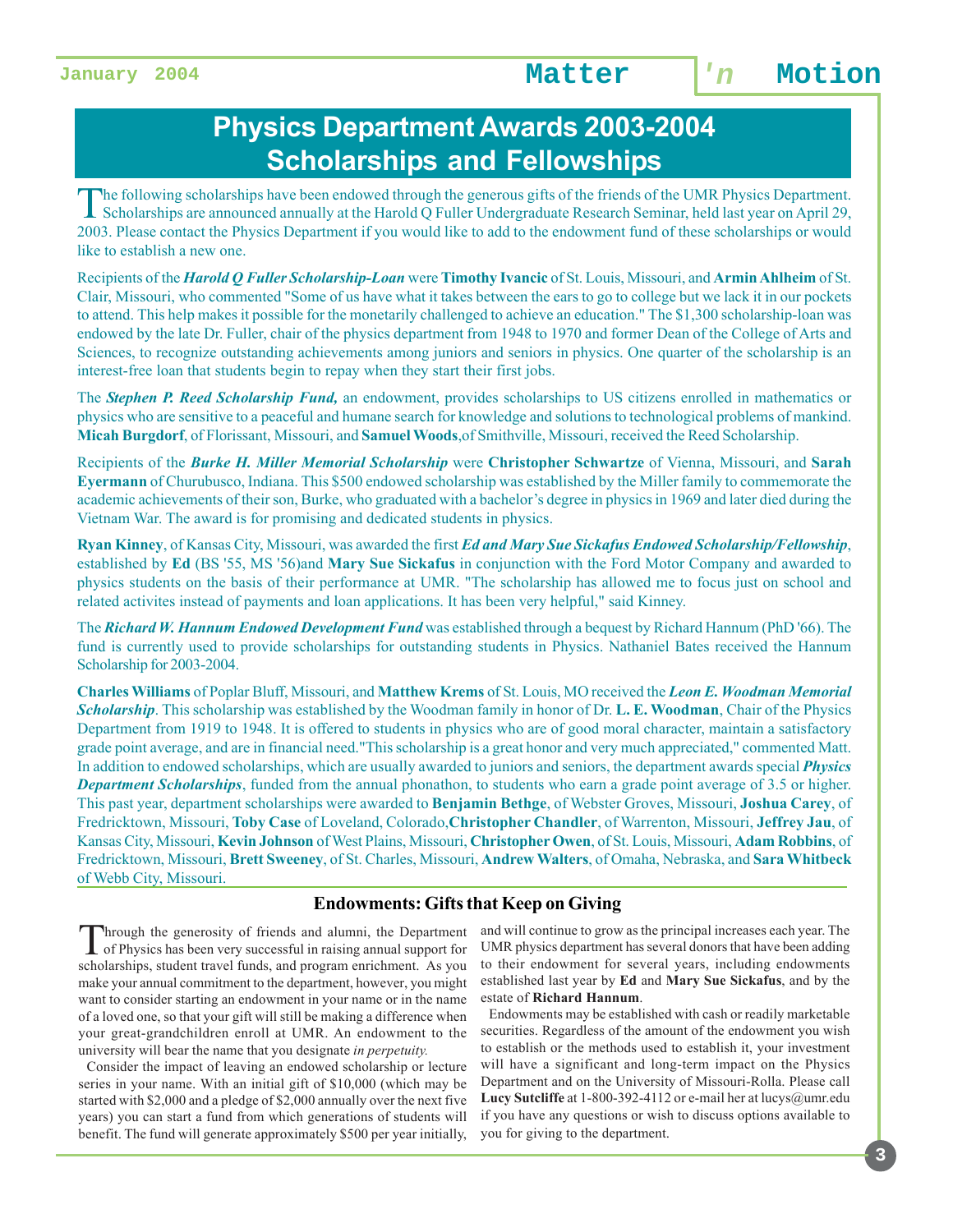# **Report from the SPS**

#### **From Sara Whitbeck, President of SPS**

The UMR chapter of Society of Physics Students has<br>a new, younger look this year. Several of our<br>members have graduated over the last year and we<br>goined quite a few freelman and transfer students from a new, younger look this year. Several of our members have graduated over the last year and we gained quite a few freshman and transfer students from other departments. While the average age in SPS has

dropped by about two years the size of our chapter has nearly doubled!

 We have been sad to see the elder members graduate and move on. They will be missed. We have not let our youthfulness hold us back, however. We have strived to become even more active than we were in the past. In October several of the SPS members were able to travel to Argonne National Laboratory for their undergraduate research symposium. Our chapter

had been unable to make this trip the last two years. It was a new experience for all who went. **Kevin Johnson** presented research on patterning aerogels with metallic clusters that he conducted under the supervision of Dr. **Max Bertino**. It was a great experience for all who went.

 In October we also were able to have our traditional SPS/ Physics department picnic. It was a great chance for the students and faculty to mingle and get to know one another. Those who were not at the picnic may have heard that for

the first time in history SPS defeated Dr. **Greg Story** in the biannual "students versus Dr. Story" volleyball challenge! On behalf of SPS I would like to apologize to Dr. Story for progressing slowly through the picnic and causing him to forfeit because he had to leave. Hopefully SPS will be able to gain an actual victory in the spring.

 This semester SPS is looking forward to new opportunities. The Schrenk Society (chemistry) and SPS

And God said...  $\vec{\nabla}\bullet\vec{E}=\frac{\rho}{\varepsilon_{\mbox{\tiny 0}}}$   $\vec{\nabla}\bullet\vec{B}=0$  $\vec{\nabla}\times\vec{E}=-\frac{\partial\vec{B}}{\partial t}$  $\vec{\nabla}\times\vec{B}=\frac{1}{c^2}\frac{\partial\vec{E}}{\partial t}+\mu_0\vec{J}$ ... and there was light.

will be holding joint meetings open to all students on campus. We are looking forward to having a chance to mingle with those in other organizations. In April we will once again be participating in the Girl Scout program, "Bridging the Gap," sponsored by the Helix Society. We also plan to participate in the annual

UMR Block Party. Last year we sold liquid nitrogen ice cream and our "God Said…" t-shirts. Both were a big hit with other students on campus and members of the community.

 Finally I'd like to thank the outgoing officers, **Toby Case** (secretary) and **Kevin Johnson** (treasurer) and welcome the new officers, **Ryan Kinney** (vice president), J**oe Houston** (secretary), and **Paul Gholson** (treasurer). All have been wonderful in making this an exciting year for everyone in SPS.

## **UMR Physics Faculty Receive Teaching Awards**

This past year, four physics faculty members were honored with teaching awards. **Allan Pringle** and **Greg Story**, received the UMR *Outstanding Teaching Award*, which honors the top 10 percent of teachers campus-wide. In addition, **Ron Bieniek** and Allan Pringle received the College of Arts and Sciences *Excellence in Teaching Awards* for their outstanding effectiveness in large-enrollment courses. According to Dean **Paula Lutz**, "The award is designed to honor a group of faculty who make a special contribution to student retention." **Ralph Alexander** received the College of Arts and Sciences *Excellence in Teaching Awards* for excellence in teaching lab courses.



*Teaching Excellence Awardees Bieniek, Alexander, Pringle, and Story*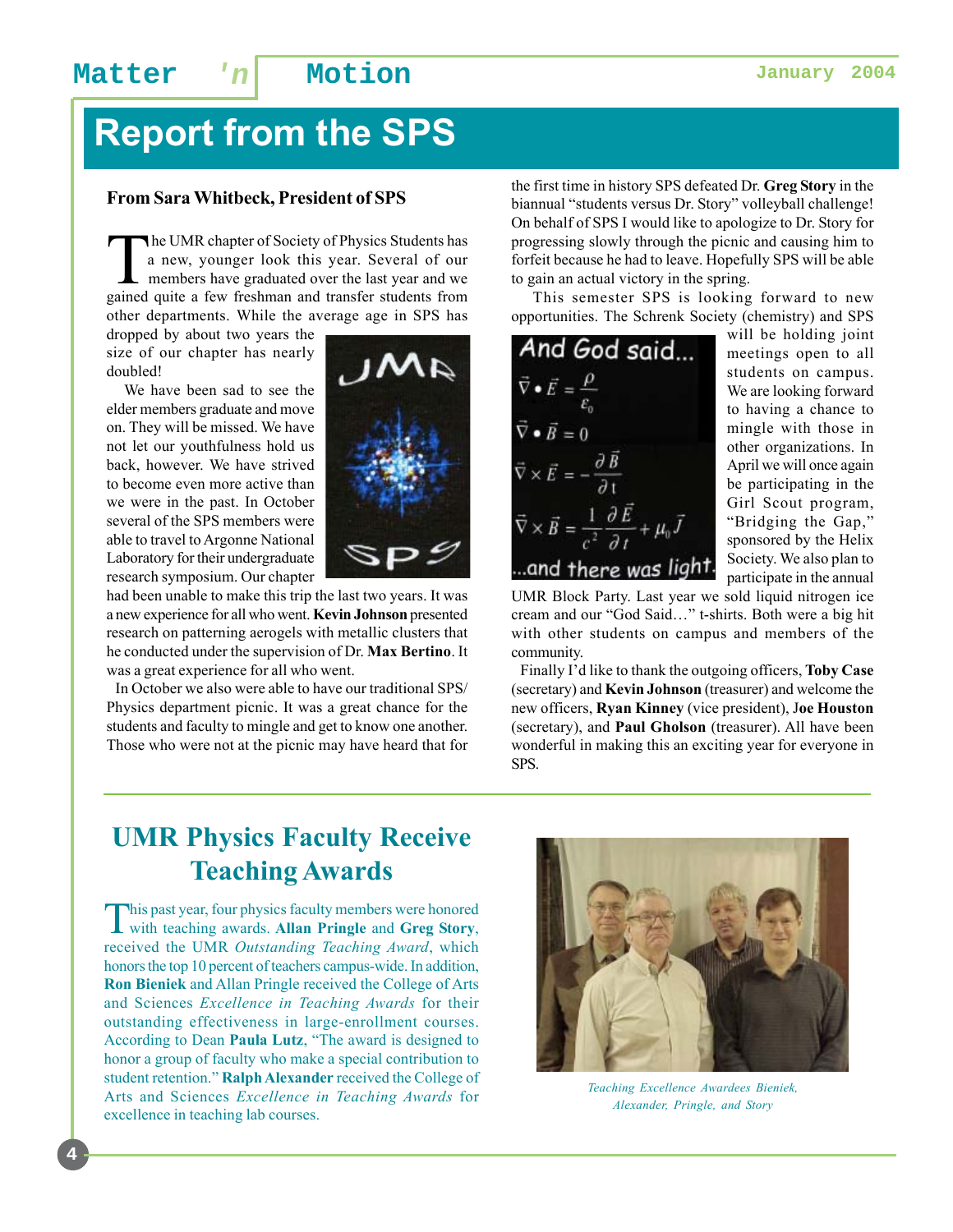## **More Than Two Bodies Is Too Many**

ne of the most persistent problems in Physics is the description of three or more mutually interacting particles. When two objects exert a known force upon each other, for example the earth and the sun through gravity, in general their motion can be predicted with certainty. However, if a third object is added, say Jupiter, the problem can only be approached by simulations. This socalled three- or few-body problem has been giving physicists a hard time for centuries.

 At the times of Newton and Galilei, researchers observed the motion of celestial bodies to solve the few-body problem. **Michael Schulz** of UMR and his collaborators at the Max-Planck-Institut für Kernphysik in Heidelberg, Germany, now performed detailed experiments to study the interactions occurring in atomic systems. Here, an additional complication in understanding the few-body problem is the wave nature of particles of atomic size predicted by quantum-mechanics.

 Energetic bare carbon ions were made to collide with neutral helium atoms so that electrons were knocked out (ionized). The scientists then recorded complete three-dimensional (3- D) images of the spatial distribution of the emitted electrons, an example is shown in the figure below. The experimental data were compared to state-of-the-art calculations (bottom part of the figure) performed by the group of **Don Madison**, also of UMR.



*Fully differential electron distribution from C6+ + He collisions*

 Previous studies were restricted to electrons emitted into one specific plane called the scattering plane (the one spanned by the arrows labeled  $q$  and  $p_o$  in the figure). For this plane, theory and experiment are consistently in very good agreement. This success gave rise to the hope that such ionization processes can be satisfactorily modeled. However, the now-published 3-D images reveal serious and qualitative discrepancies outside the scattering plane. These differences were unexpected and they

clearly indicate that the experimental results have revealed some physical effects that have not been previously seen or predicted by any published theory. These results appeared in *Nature* **422**, p. 48 (March 6, 2003).

**Congratulations to UMR's 2003 Physics Degree Recipients!**

#### **May 2003**

*Bachelor of Science* Joseph Eimer Christopher Lloyd Ryan Mallery Robert Schott Deepak Vaid Travis Yates Kevin Zimmerschied *Master of Science*

Mehmet Kahveci Alexander Silvius

*Professional Degree* Sandra Magnus

#### **December 2003**

*Bachelor of Science*

Armin Ahlheim Joseph Case Mark Dickison Sarah Eyermann Kurt Koch Robert Lowe

*Master of Science* Jagat Lamsal Nataliya Maydanyuk Andrew Prideaux

*Doctor of Philosophy*

Joseph Baugh Kishore Kamaraju

### **Leaving a Legacy Through Your Will**

planned gift makes a perpetual statement about your dedication to MSM-UMR. While many may not be able to establish an endowment today, they find that they are able to leave a significant legacy to the university through a planned gift, such as a bequest, life income gift, or life insurance. By making a planned gift, you show your loyalty to an institution that has played a significant role in shaping your future. For more information about giving a planned gift, contact **Louise Morgan** at 573-341- 4508 or e-mail her at lmorgan@umr.edu.

**5**

**January 2004 Matter 'n Motion**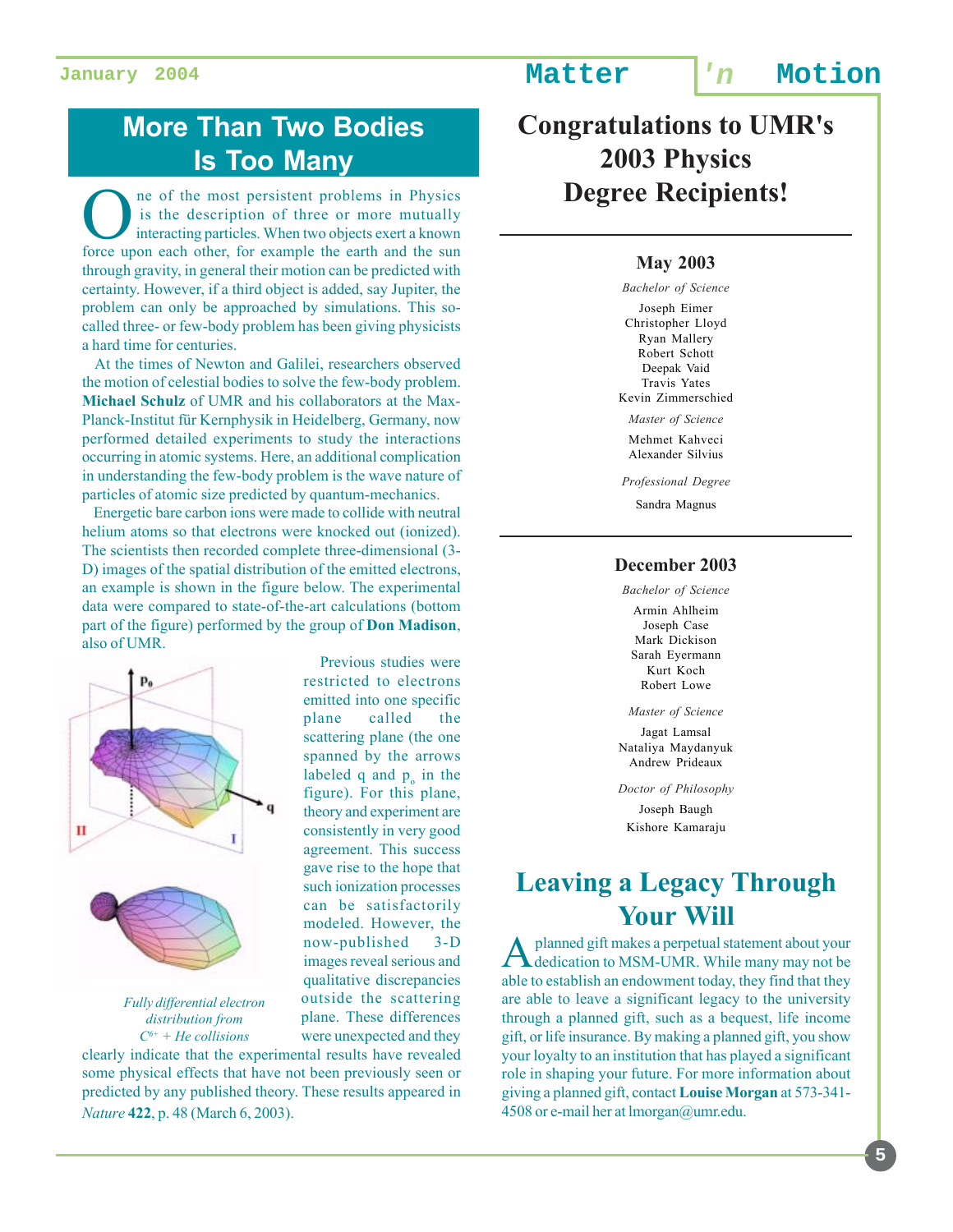## **Jack Rivers Remembered**

Jack Lewis Rivers was born on April<br>18, 1928, in Fairbanks, Florida,<br>the son of Glen Lewis Rivers and<br>Frances Beatrice Bailey Rivers. He died ack Lewis Rivers was born on April 18, 1928, in Fairbanks, Florida, the son of Glen Lewis Rivers and on December 7, 2002, in Lawrence, Kansas. He is survived by his daughter Cassandra Rivers Messer, son-in-law Richard Messer, daughter Penelope Neitzert, son-in-law Don Neitzert, sister Joy Glaser, brother David Rivers and two grandsons, Jamie and Jesse.

 After several moves the family ended up in Covington, Kentucky, where Jack attended Covington High School. After

graduation he joined the Navy where he was trained as a radio operator.

 Jack attended the University of Cincinnati, obtaining his BS in Physics in 1952. He continued in Physics at the University of Cincinnati, and received his PhD in 1956. The title of his dissertation was "A Theoretical Investigation of the U-Effect III" (the U-effects deal with electrical forces produced when capillary tubes containing electrolyte and mercury are shaken). His advisor was Boris Podolsky. At Cincinnati Jack studied relativity which later became his main interest.

 From Cincinnati Jack moved to Rolla where in September, 1956, he joined the Physics Department of the Missouri School of Mines and Metallurgy (MSM) as Assistant Professor of Physics. Jack's voracious and eclectic reading habits brought him into contact with Helen Pruett, herself an avid reader, who worked at the MSM Library. On one of his frequent visits to the front desk, Jack slipped a short poem between the leaves of a book he was returning. That started



a courtship which ended in their marriage on September 20, 1959. Jack was promoted to Associate Professor in 1967. Helen died in 1979. Jack retired from the department in 1990 and moved to Lawrence, Kansas, to live with his daughters.

 Jack's major professional interests lay in General Relativity and the geometry of space-time. In addition he contributed to the research of the Graduate Center for Cloud Physics Research, publishing two articles on droplet condensation with Louis Lund. He was well known as an excellent teacher, especially in advanced courses. He

pioneered the teaching of Mathematical Physics and General Relativity in the Physics Department. He was the advisor to two PhD students and several MS students.

 Jack's interests extended well beyond Physics. He was a linguist, fluent in Spanish and German, and had a good working knowledge of French and Italian. He was a ham radio operator, stamp collector, electrician (a member of the Brotherhood of Electrical Workers) and licensed and active pilot. He was a competent and enthusiastic gardener, and a number of flower gardens in the area attest to Jack's expert green thumb; he managed to grow pecan trees in Lawrence, Kansas, and see them bear fruit in his lifetime. He built his own house on St. James Road and lived in it until his retirement. His colleagues and family remember him as a private person who nevertheless reached out to the many non-Americans on the MSM/UMR campus. His daughter recalls the many dinners at his house for foreign students. Students and colleagues remember Jack fondly as a scholar and a friend. *Ibrahim Adawi, Ralph Alexander, and John Carstens, 2003.*

#### **Physics Department Acknowledges Corporate Support**

The Physics Department gratefully acknowledges the support of the following corporations:

> 3M Foundation BP Foundation, Inc. Boeing/McDonnell Douglas Foundation Ford Motor Company General Electric General Mills Foundation IBM Reuters America Inc. Shell Oil Company Foundation

#### **Schulz Awarded Mercator Scholarship**

Since his last sabbatical year in 1998-99, which<br>
the spent with the group of Dr. **J. Ullrich** (then at<br>
the University of Freiburg in Germany), Dr. **Michael**<br>
Schulz of UMP has daveloped a fruitful collaboration with he spent with the group of Dr. **J. Ullrich** (then at **Schulz** of UMR has developed a fruitful collaboration with this group. This collaboration recently culminated in a publication in the general science journal *Nature* (see article on p. 5). The accomplishments of Dr. Schulz and his collaborators have been recognized by the Deutsche Forschungsgemeinschft (German counterpart to the National Science Foundation), which awarded him the prestigious Mercator Scholarship. Dr. Schulz used this scholarship to take a year of research leave at the Max-Planck-Institut für Kernphysik in Heidelberg, Germany, where the group of Dr. Ullrich moved three years ago.

**6**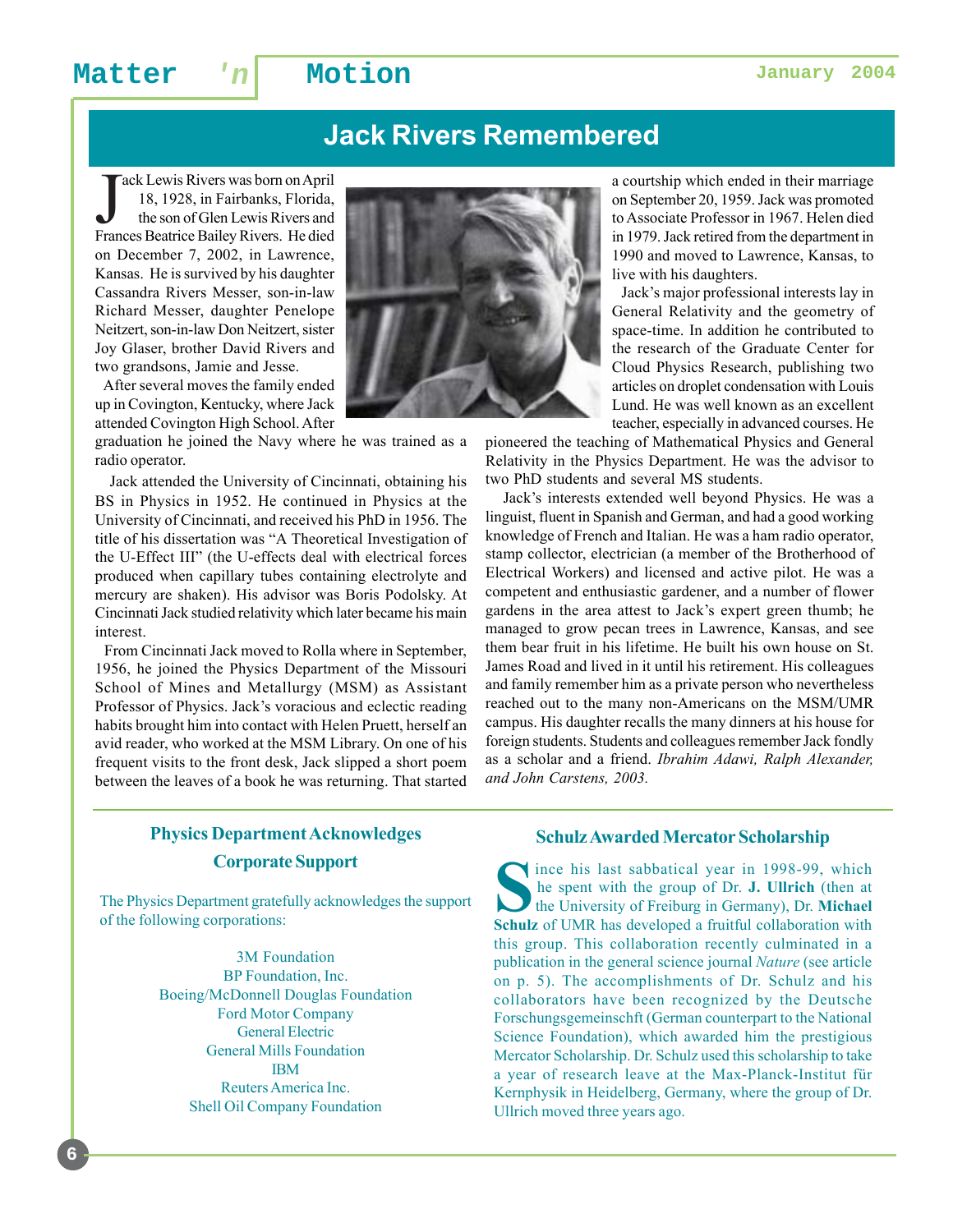## **Matt Foster wins Sigma Xi Poster Competition**

hysics graduate student **Matt Foster** received first place in the campus-wide Sigma Xi Engineering and Scientific Posters Competition, held at the Winter 2003 Graduation Jubilee last December. Matt began his studies at UMR as an undergraduate in the fall of 1998. His research experience started in the summer of 1999 when he worked for **Don Madison** on theoretical atomic physics. Matt received his BS degree in Physics from UMR in August, 2002 and decided to continue his studies and research at UMR as a graduate student. In December of 2003, he was selected as a finalist and third place winner in the 10<sup>th</sup> Annual **Laird D. Schearer** Prize competition. Matt plans to get both his MS and PhD degrees at UMR.

 Matt has found his research with Dr. Madison in the field of heavy-ion impact ionization to be very rewarding. He has collaborated with different groups around the world including a group at the Max-Planck Insitut für Kernphysik in Heidelberg, Germany which performs many of the



experiments directly related to Matt's work. The state-of-the-art theoretical models that Matt uses can take a day or more to produce a single number so he is always searching for idle computers. Matt says "I have been very fortunate to have worked with Dr. Madison since my days as an undergraduate. The opportunity has allowed me to be on many journal articles including a Physical Review Letter in December, 2003. I look forward to obtaining my degree and moving on to do more scientific research in atomic physics." So far, Matt has been a co-author on 7 refereed research papers and 9 papers presented at meetings.

## **Sandra Magnus Receives Professional Degree at Spring Commencement**

t the last Spring Commencement, UMR Physics Alum **Sandra Hall Magnus** (BS '86) was awarded the Professional Degree in Physics, in honor of her activities as a NASA astronaut, and in recognition of her recent trip aboard the space shuttle Atlantis. Magnus, who has also been chosen to receive the 2003 UMR Alumni Association Young Alumna award, is a 1996 graduate of the UMR physics department. After receiving her BS degree in Physics, she received an MS degree in electrical engineering in 1990. She spent the first several years of her career at McDonnell Douglas, conducting research and



development on stealth radar signature reduction techniques and on the propulsion system for the Navy A-12 Attack Aircraft program. In 1996, after earning her PhD from the School of Material Science and

Engineering at Georgia Tech, she was selected by NASA to become an astronaut and is now based at Johnson Space Center in Houston, Texas. She has worked in various roles at NASA, including an assignment as a "Russian Crusader" to support technical exchanges with the Russian space program and activities related to the International Space Station. Her first space flight was STS-112 in October 2002 on the shuttle Atlantis.

 While on campus to receive her degree, Dr. Magnus presented the physics department with a UMR banner that she brought with her on the space shuttle, along with a plaque commemorating flight STS-112. The department is very proud to display the banner and the plaque in tribute to the courage and spirit of the members of the U.S. space program.



### **To Contact UMR Physics**

If you would like to contact us for any reason, you can reach us by phone at **(573) 341-4781** and by e-mail at **physics@umr.edu**. You might also be interested in checking out our web page, *http://www.umr.edu/~physics*.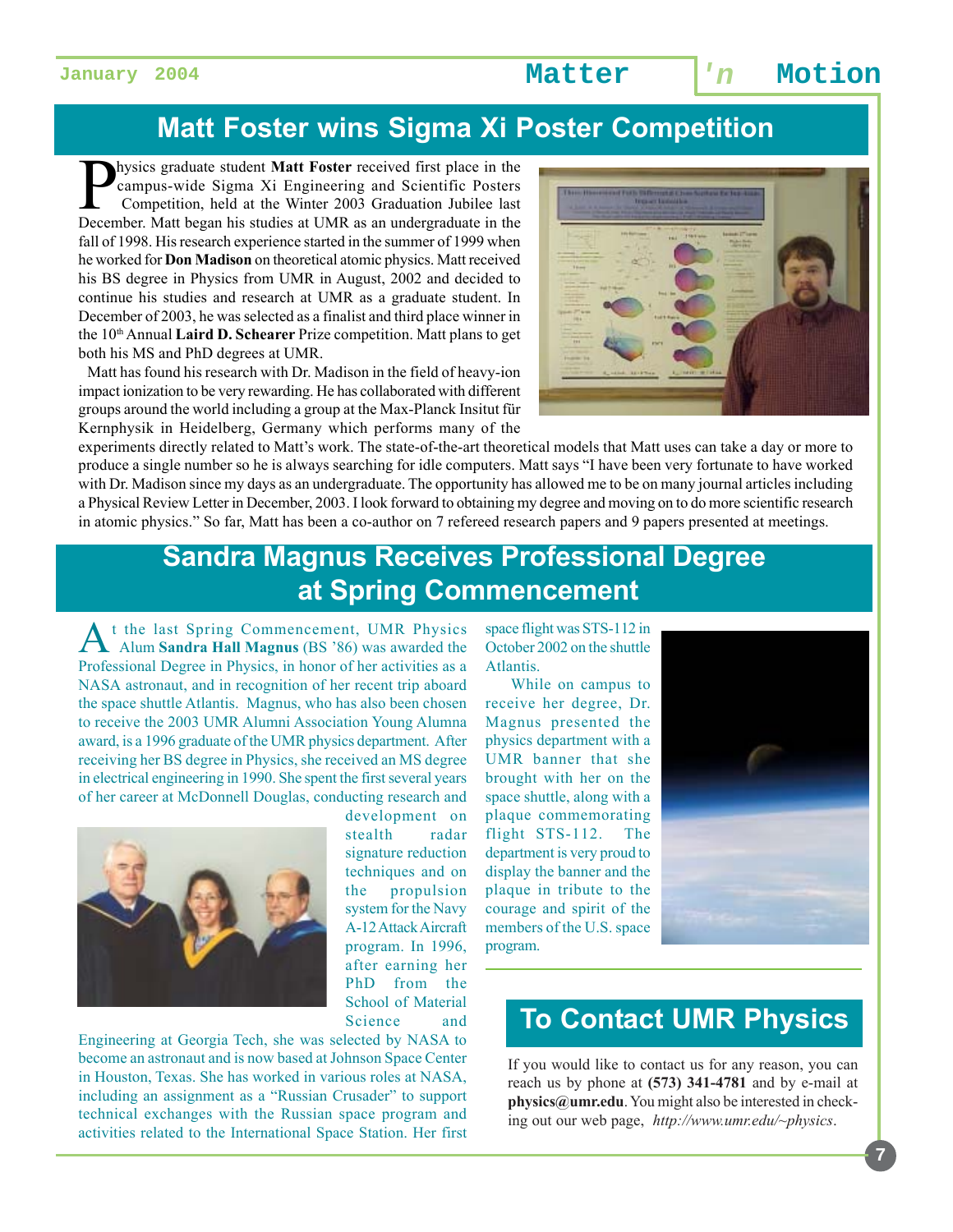## **The UMR Center of Excellence for Aerospace Propulsion Particulate Emissions Research**

university/industry Center of Excellence (COE) for Aerospace Propulsion Particulate Emissions Research was created at UMR by a congressional appropriation of \$3.15M in the spring of 2003. The COE is an outgrowth of the continued research efforts of the Cloud and Aerosol Sciences Laboratory led by Professors **Don Hagen** (Physics) and **Phil Whitefield** (Chemistry). The appropriation was spearheaded by Senator **Christopher Bond** and is administered through



will develop tools to measure and characterize particulate emissions from current aircraft propulsion systems and predict emissions from future

NASA. The COE

*UMR mobile lab at Wright Patterson Air Force Base*

aircraft. These tools will be validated in realistic laboratory test environments that integrate propulsion altitude cells with state-of-the-art diagnostic systems and numerical modeling, and will be used as much-needed standards for current and future engine design. The consortium consists of UMR, the Massachusetts Institute of Technology, the Boeing Company, Aerodyne Research Inc., the University of Illinois, and Georgia Tech.

 There is an immediate need to characterize particulate emissions from aircraft engines and auxiliary power units associated with the commercial fleets, and to support the development of predictive tools for propulsion emissionreduction strategies. These emissions are poorly understood, but are a critically important component of aircraft exhaust that affects all aircraft operations.

These emissions represent:

(1) Through impact on local air quality, a factor that limits the continued operation and proposed expansion of



*UMR students in the field, Farnborough UK*

existing airports, the development of new airports in the US and continued access for US airlines and USmanufactured aircraft to foreign airports, especially those in Western Europe.

(2) A potentially damaging influence on the meteorology and

climatology of our global flight corridors. Aircraft emit particles directly into their flight corridors, where they have an uncertain but potentially adverse influence on

atmospheric composition. It is estimated that burning one gallon of aviation fuel at 30,000 ft. has twice the environmental impact of burning it at sea level. This impact is largely driven by contrail formation arising from particulate production.

(3) A readily detectable signature of an aircraft that betrays the flight paths of both civilian and military aircraft. These emissions are capable of seeding visible contrails, rendering all aircraft susceptible to detection without the use of sophisticated detectors.

 The need to characterize aircraft emissions and to develop predictive tools for future



 *COE team visiting replica of famous UMR landmark*

propulsion emission reduction strategies has not escaped the attention of our international competitors. A substantial research effort, addressing the characterization issue and sponsored by the EEC, continues in Western Europe, with annual expenditures in excess of \$20M.

 Initial research efforts at the COE will focus on the following goals:

(1) The develoment of standardized particulate emissions characterization and measurement methodologies to meet the needs of NASA, the US aerospace industry, regulatory bodies such as the EPA and FAA, and the DOD.

(2) The development of standardized techniques for measuring particulate formation and growth outside the engine but in its exhaust plume.

(3) Characterization and measurement of the particulate emissions of commercial aircraft, both in service and in development.



*UMR aerosol probe about to test a B-52 engine*

(4) The developmentment of predictive tools for future emissions reductions strategies by creating validated models of particulate production in the hot sections of turbine engines and in their exhausts.

 With this critical investment, congress has enabled UMR to become the clear international leader in the field of particulate emissions reduction. A multi-agency roadmap is currently being developed to secure the required resources from federal agencies such as NASA, FAA, DOD, and the EPA. The focal point of the research is UMR's Center of Excellence. This research effort will help the U.S. maintain its major market share in the competitive aerospace economy of the 21<sup>st</sup> century.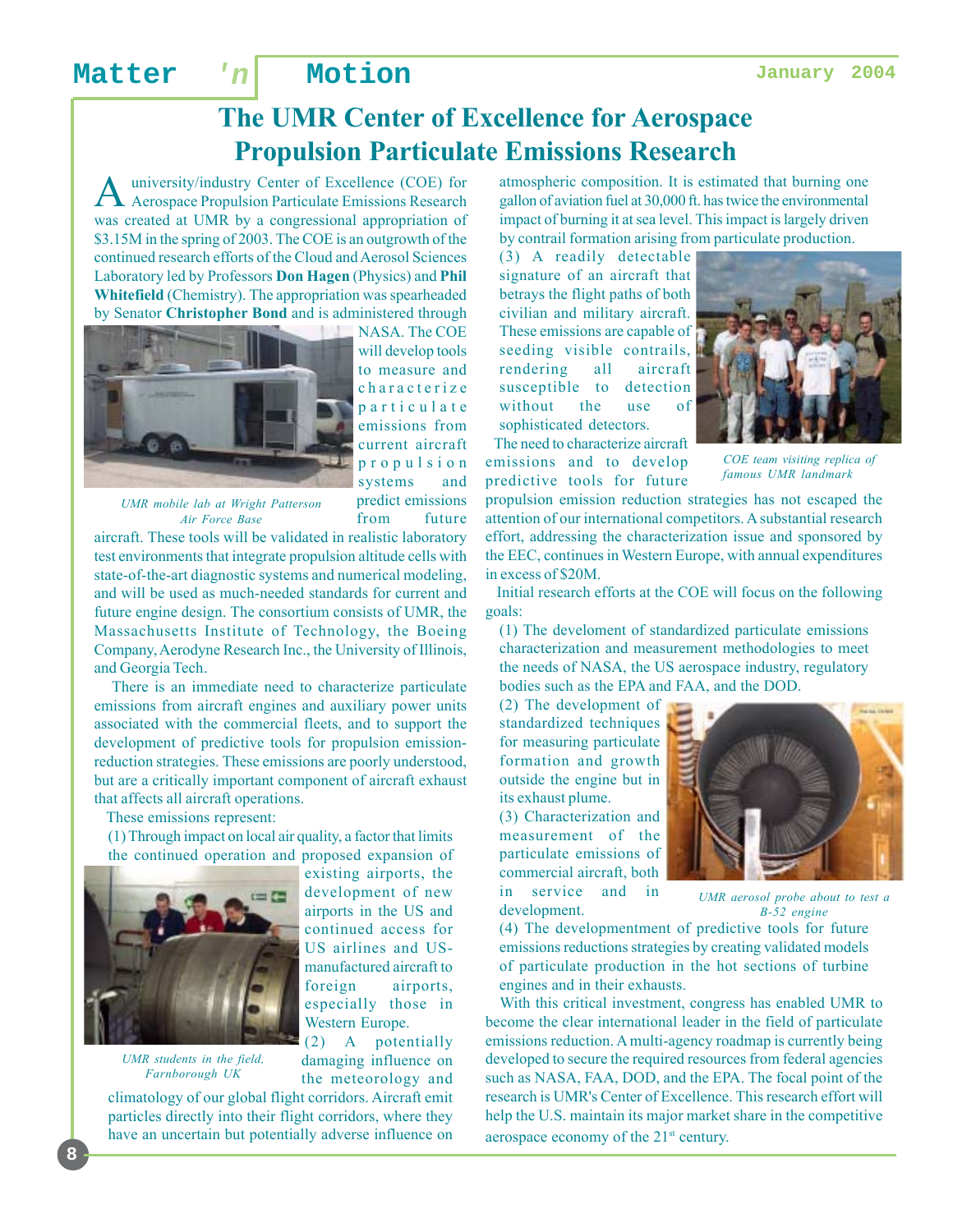## **UMR's Thomas Vojta Co-Chairs International Workshop on Quantum Phase Transitions**

Thase transitions like the melting and freezing of water are usually associated with changes in temperature. However, in the last few years a different kind of phase transitions has become a central topic in solid state an the last few years a different kind of phase transitions has become a central topic in solid state and statistical physics. These new transitions, which are dominated by quantum mechanics and thus called quantum phase transitions, occur at extremely low temperatures when a parameter like pressure, magnetic field or chemical composition is changed. They are thought to be of crucial importance for the understanding of phenomena like high-temperature superconductivity or the quantum Hall effect.



 UMR Physics faculty member Thomas Vojta, together with Dietrich Belitz of the University of Oregon and Ted Kirkpatrick of the University of Maryland, coordinated an international workshop on quantum phase transitions this past summer. The five-week long workshop brought together 88 researchers from 17 countries and 3 continents. It was generously supported by the German Max-Planck Society and hosted at the Max-Planck Institute for Physics of Complex Systems in Dresden, the capital of the German state of

Saxony. The program of the workshop was built around a conference in the middle week and a series of informal talks. Participants had ample time for

spontaneous discussions, which were widely used for exchanging ideas and starting new research projects.

 In addition to the scientific program, the participants were treated to a Dresden tour featuring the city's famous baroque and renaissance architecture, and they could relax enjoying the mountains and rocks of Saxon Switzerland.



## **Jeff Schroeder to Speak at Homecoming 2004**

Jeff Schroeder will be the the guest speaker for the 2004 Physics<br>department Homecoming Colloquium (see article, page 15). department Homecoming Colloquium (see article, page 15). After graduating from UMR in 1995 with degrees in physics and mathematics, Jeff spent four years in the aerospace industry working on orbital mechanics software and analysis. The threedimensional satellite visualization programs he wrote and maintained were used by several commercial and government programs. In addition to his full-time work, Jeff served as a college recruiter and was often seen at UMR career fairs or giving presentations to students around the country.

 In 1999 Jeff left the corporate world to join a small consulting firm, where he did work in document management and database technology. Despite the small size of the company, he was able to do work for Hewlett-Packard, Intel, and several major airlines. He gained valuable experience in web development and decided to apply it on his own.

 With the dot-com boom in full swing, Jeff formed his own consulting company. He did on-site contract work for several local companies, and was later able to move into his own office and work as a consultant. His specialty— database-driven web applications— has helped many companies expand their online presence and improve their business processes.

 Three years later, Jeff continues working as a consultant and is looking for ways to expand his business. He loves the flexibility and opportunity to work with a variety of people and companies. Although he doesn't use his physics education in his daily work, he enjoys the challenges of web development and keeps abreast of the latest physics news.

### **Congratulations to 2003 Physics Dean's List Recipients**

#### **Winter Semester 2003**

Armin Ahlheim, Joshua Carey, Joseph Eimer, Sarah Eyermann, Paul Gholson, Timothy Ivancic, Ryan Kinney, Matthew Krems, Christopher Lloyd, Ryan Mallery, Matthew Richard, Charles Williams, Samuel Woods, Travis Yates.

#### **Fall Semester 2003**

Armin Ahlheim, Joshua Carey, Kevin Day, Mark Dickison, Sarah Eyermann, Ryan Kinney, Kurt Koch, Matthew Krems, Christopher Schwartze, Zachary Stegen, Andrew Walters, Clayton Weidinger, Charles Williams, Samuel Woods.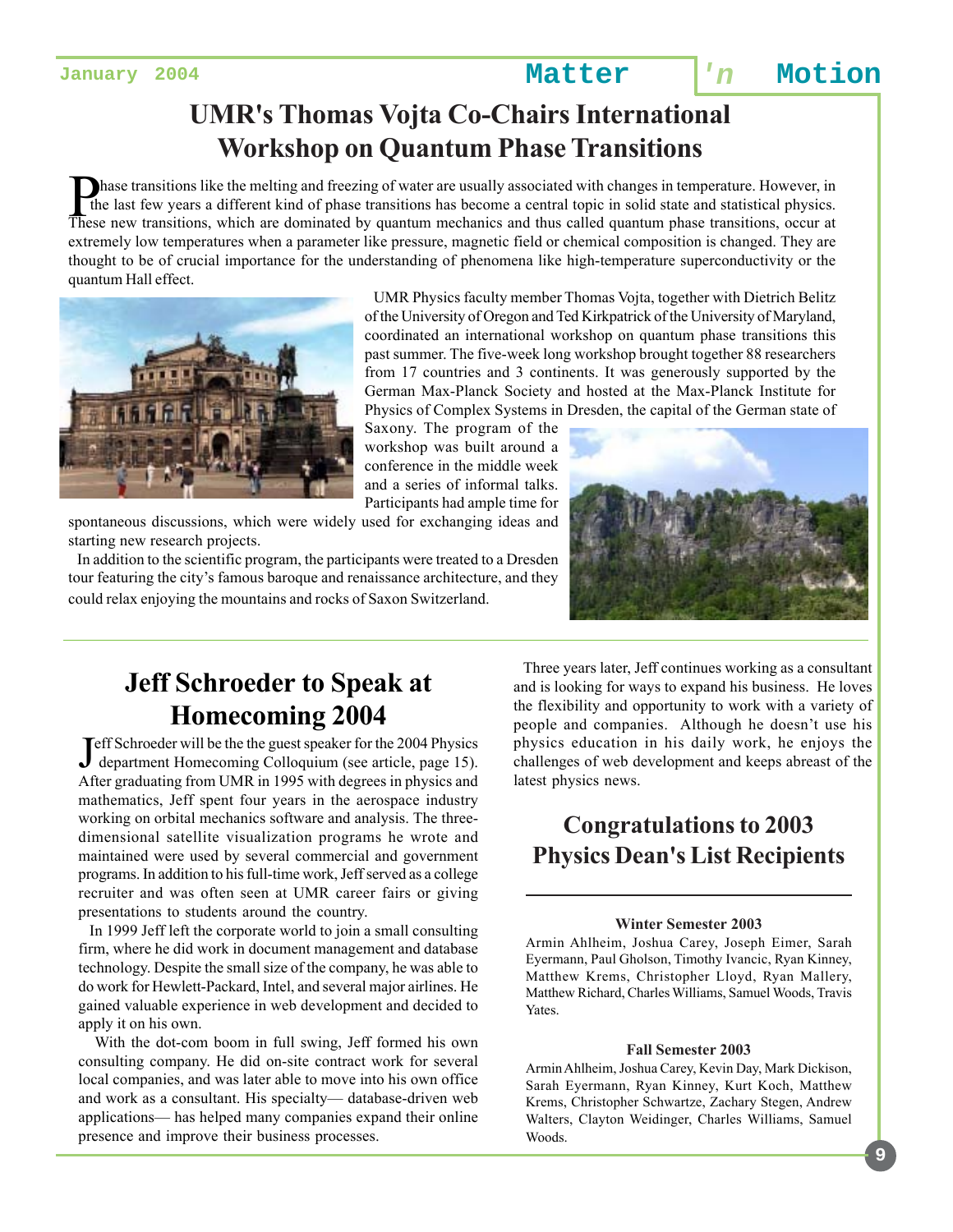The Physics Department Acknowledges Your Support The Physics Department gratefully acknowledges the support of the following alumni and friends.

#### **Donations over \$100:**

Alexander, Ralph W Altman, Barbara H Anderson, Richard A Arbini, Daniel J Baganoff, Fred Keith Breazeale, Mack A Brooks, Howard L Cappellari, Lewis K Christiansen, Stephen D Dufner, Kenneth L Epps, Ronald C Evans, Clayton E Gaylord, Thomas K Goldammer, Steven R Hahn, Yubong Hale, Barbara N Hale, Edward B Hardebeck, Harry E Heatherly, Douglas A Holdman, Jon Mark Holley, Thomas K Hufft, Robert E James, Daniel Joseph Jursich, Mark Kemper, Paul Joseph Kiefer, Jerry Koontz, Rollin H Kovener, Gary S Lachner, Gerald L Long, Suzanna Maupin Luetjen, Hulen H Madison, Don Magnus, Sandra H Meyer, Donald I Miller, Thomas F Mochel, Michael J Myers, Charles A Myles, Charles W Noble, Michael Lee Olson, Ronald E Palmerton, John B Pannone, David L Parris, Paul E Payton, Daniel N Peresztegy, Lajos B Perez, James Andrew Peterson, Jay A Pimmel, Kathryn Masterman Rauh, David E Reagan, Roger L Reago, Donald A Rice, Charles M

**10**

Schmitt, Raymond J Schowengerdt, Franklin D Schroeder, Jeffrey Paul Sehlin, Scott Richard Shull, Dale R Sickafus, Edward N Soellner, Arthur M Sommerer, Timothy J Sonnad, Kiran Girish Stephens, Edward Franklin Tai, Chiu-Ying Underwood, Millard K Van Nostrand, Robert G Van Pelt, Lee Gordon Vietti, Michael A Vojta, Agnes and Thomas Ward, Terrence R Wilemski, Gerald Yallaly, Stephen Paul Yang, Jun Zahn, Choon Bee

#### **Donations up to \$100:**

Abayarathna, Dharmalatha Abayarathna, Saman Sunil Ackerman, Andrew Phillip Alt, Leroy H Arnett, Kenneth E Aufdembrink, Eugene M Bohler, Christopher L Bosnak, John S Carmichael, Dwight E Carstens, John C Church, Charles H Cole, Patrick L Cordes, David J Darr, David S Dave, Vibhakar R Davis, Ralph J Doster, George Jay Edwards, Suzanna Jo Evans, Jesse D Feeler, Courtney Ryan Foehrweiser, Roger Keith Frederick, Dennis M Garey, Patrick Joseph Gettemeyer, Glen R Glaese, John R Glascock, Michael D Goroch, Andreas K Guinn, Harvey C Hanrahan, Carol V Harrison, Terrance Rich Hughes, William M Hukku, Suman K Irby, Victor Dewitt Jensen, James W Jones, Harris C Jones, John Daniel Jones, Mark A

Kovel, Steven M Krebs, Danny J Lawler, James E Leigh, Terrence A Limbaugh, Charles C Loepp, Arthur R Mattlage, Raymond F McDaniels, John L McGuire, John W McMahon, Thomas J Mezines, Steven A Millburn, Brian G Moore, David Patrick Murry, Robert W Nance, Jon R Neumann, Charles J Newquist, Lawrence A Nichols, Charles S Norman, Eric J Ollinger, Frank L Oppliger, Larry D Paul, Raymond E Pease, Dennis C Peery, Larry J Perkins, Daniel H Priest, Donnie W Rages, Kathy A Rambow, Frederick H K Randoll, Rodney O Ranek, Nancy L Rathbun, Donald G Redd, Emmett R Reichert, Carl T Reiter, John R Salter, Frank E Sammelmann, Gary S Schricker, Don Schultz, David Robert Schwentker, Richard S Shields, Richard H Sievers, Wayne L Slusher, Morgan P Slusher, Richart E Smith, Robert T Spanel, Mrs. Leslie (Harriet) E Sparrow, Richard Allan Spratt, Robert E Stringfellow, Blair C Thom, Richard D Thompson, John L Thurman, Robert E Tucker, Terry R Waddill, George D Wang, Zu-En West, Jerry Doug Willcutt, James T Windes, David Wolters, David J Woodward, Gary K Wooley, Gary G

Kisvarsanyi, Erika Gabriella



## *Phonathon 2004*

More than 160 alumni pledged<br>
\$26,413 in donations to the<br>
MSM-UMR Physics Department during last year's Eugl rais \$26,413 in donations to the MSM-UMR Physics Department during last year's Fund-raising Phonathon with an average gift of \$164. The department greatly appreciates your generosity, which helps to support scholarships and student activities like the Society of Physics Students. "Your support makes such a difference to our department," says **Dr. Paul Parris**, Chair of Physics, "especially in times of reduced budgets. Scholarships are extremely important, and so are the student activities that your gifts support." Your support this year will be more important than ever in helping us attract great students to our department. This year, we will be calling our alumni **February 25-March 2**. When the phone rings, please take a moment to share some of your Rolla experiences with a current UMR student, and say, "Yes," when asked for a pledge. Taxpayer support accounts for only 34 percent of the university's revenue, so your contribution makes up an important part of the department's total income. Private funding also helps distinguish UMR from other universities, increasing the value of your education. Any amount you give will be appreciated. It will help make UMR a leader in alumni giving among public universities, and will help the Physics department fulfill its educational mission.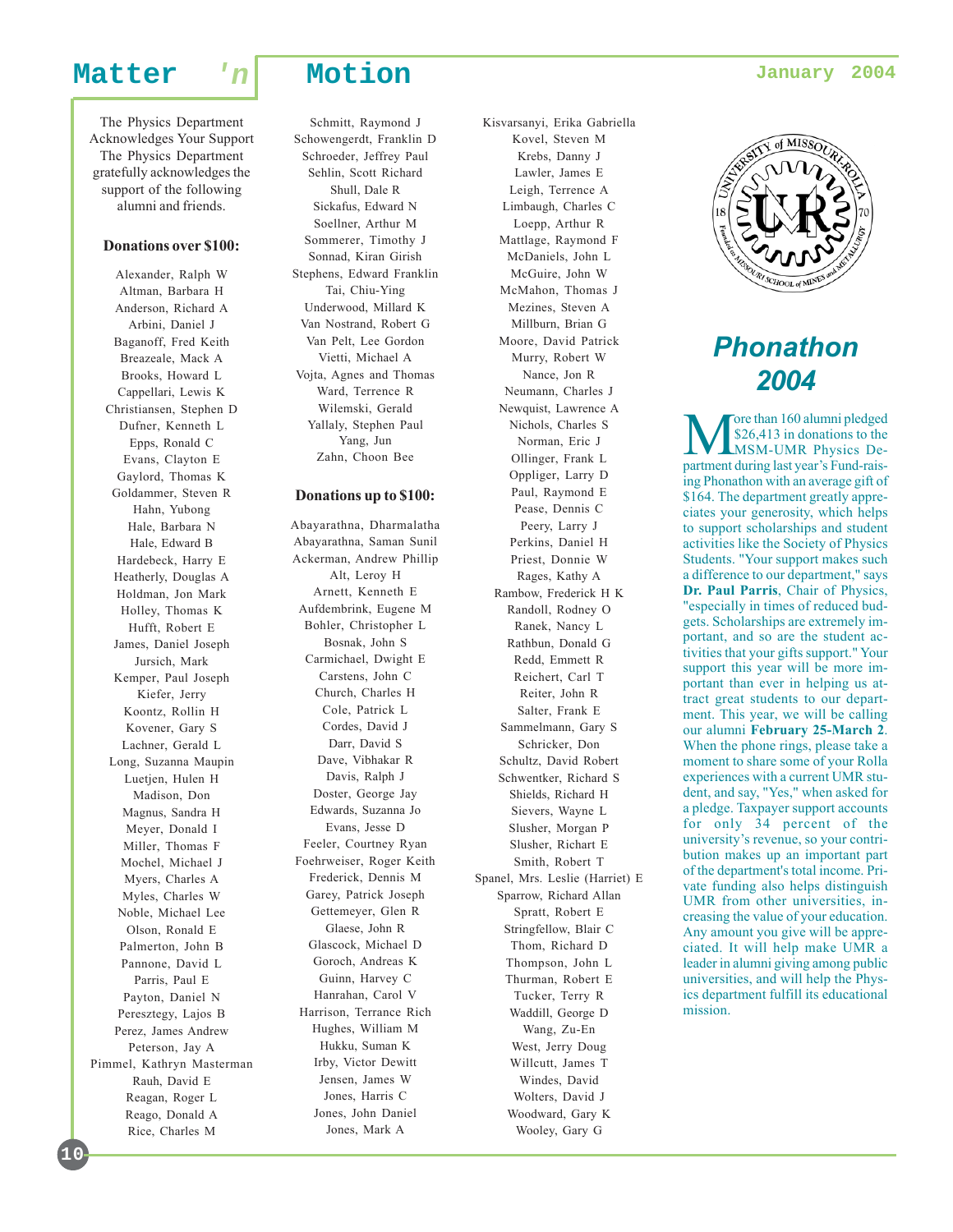# **Max Bertino Gets Ultra-light**

The year 2003 was quite fruitful for Max Bertino. He published five papers based on work by UMR undergraduate<br>student João Sosa (BS '02) and graduate students Jared Hund and Carmen Doudna (MS '02), and received a Faculty *Excellence Award*. His research, conducted in part in collaboration with Dr. **Nicholas Leventis** (NASA Glenn Research Center, Cleveland), focused on synthesis of ultralight materials (aerogels). These silica-based materials, which have a

density 10 to 100 times smaller than water, have pores between 10 and 100 nm in diameter, and can be used for an array of applications, including catalysis, and, in form of thin films, electronics. A method was devised to load these materials at room temperature with metal clusters, and a typical example of the materials is shown in the figure to the right. From left to right, one can see a pure silica aerogel (totally transparent), an aerogel loaded with Au clusters (pink, not "gold," due to an effect called "surface plasmon," which is characteristic of small metallic aggregates), and three aerogels loaded with increasing amounts of Ag clusters (this time the plasmon is brownyellow). The synthesis technique involves several steps, but the central one is the reduction of metal ions to metal



atoms in aqueous solution. The reducing agent is something a physicist is well acquainted with: gamma rays from the core of our campus reactor. The radiation interacts with water molecules and produces, among other fragments, free electrons. These free electrons reduce metal ions to their neutral state. The reduced metal atoms aggregate to form clusters.

 High resolution patterning of aerogels was successfully achieved by employing, instead of gamma rays, a collimated X-Ray beam source at Argonne National Laboratory. These experiments, conducted by undergraduates Joao Sosa (now a graduate student at Penn State), and **Kevin Johnson**, showed that patterns as small as a few microns can be realized. By moving the sample in front of the incident beam, complicated patterns, like our University's name, can be created (the length of the black bar is 400 microns, or 0.4 millimeters). Writing has never been lighter, at least for these physicists!



Recent publications by Max Bertino's group involving UMR graduate and undergraduate students:

*Formation and Entrapment of Noble Metal Clusters in Silica Aerogel Monoliths by g-Radiolysis*, J. F. Hund, M. F. Bertino, G. Zhang, C. Sotiriou-Leventis, N. Leventis, A. Tokuhiro, and J. Farmer, J. Phys. Chem. B 107, 465 (2003).

- *Synthesis of Aerogel-Metal Cluster Composites By Gamma Radiolysis*, J. F. Hund, M. F. Bertino, G. Zhang, C. Sotiriou-Leventis, N. Leventis, A. Tokuhiro, and J. Farmer, Mater. Res. Soc. Symp. Proc. 740, I11.2 (2003).
- *Synthesis of Bimetallic Nanoparticles With High Aspect Ratio*, C. M. Doudna, M. F. Bertino, F. D. Blum, A. T. Tokuhiro, D. Lahiri-Dey, S. Chattopadhyay, and J. Terry,", Mater. Res. Soc. Symp. Proc.740, I7.15 (2003).
- *Radiolytic Synthesis of Bimetallic Ag-Pt Nanoparticles With High Aspect Ratio*, C. M. Doudna, M. F. Bertino, F. D. Blum, A. T. Tokuhiro, D. Lahiri-Dey, S. Chattopadhyay, and J. Terry, J. Phys. Chem. B 107, 2966 (2003).
- *High Resolution Patterning of Silica Aerogels*, M. F. Bertino, J. F. Hund, J. Sosa, G. Zhang, C. Sotiriou-Leventis, N. Leventis, A. T. Tokuhiro, and J. Terry, J. Non-Cryst. Solids 333, 108 (2004).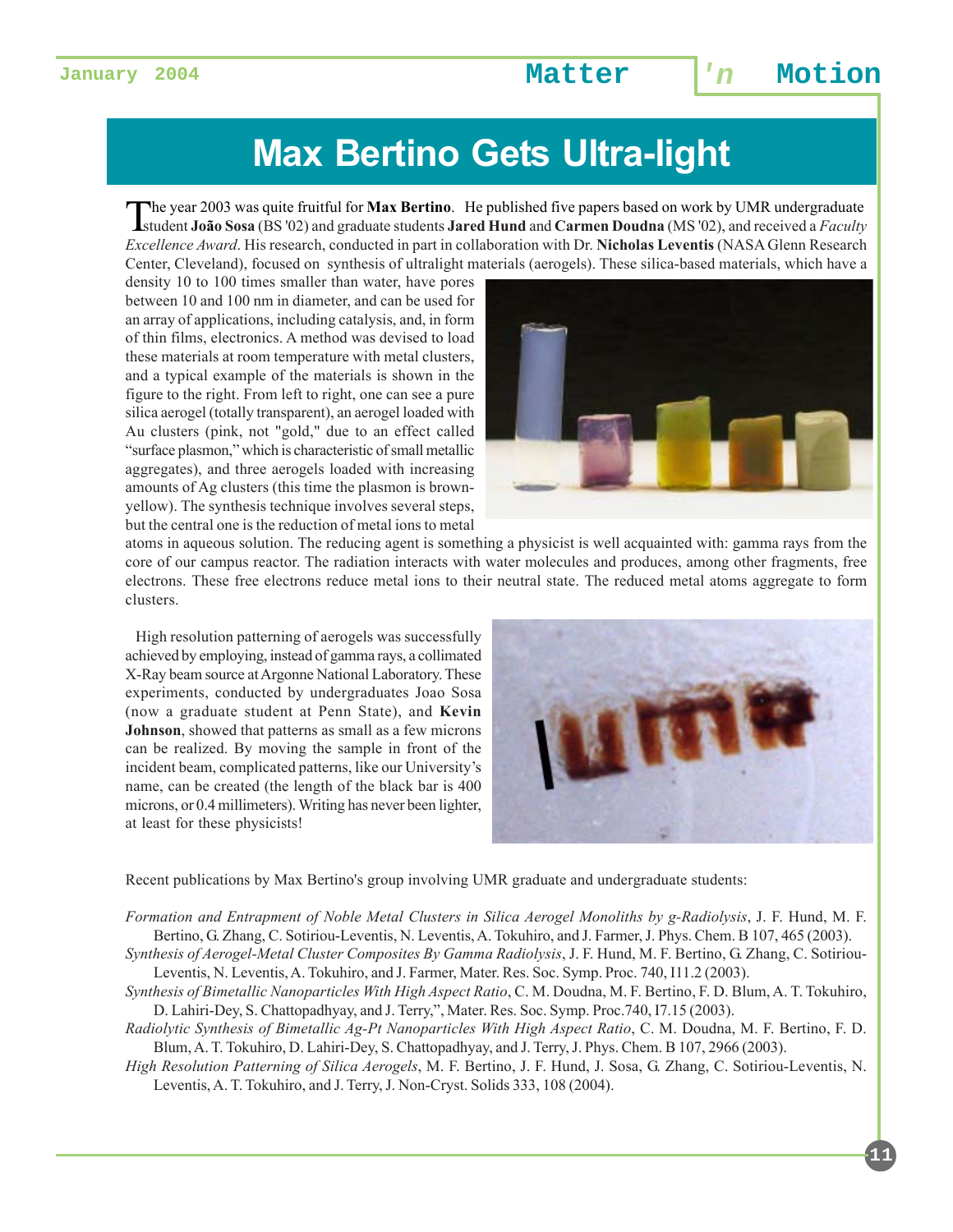# **Alumni Alliance Honors Park**

**John T. Park**, chancellor emeritus of UMR, received the University of Missouri Alumni Alliance Award during the annual UM Legislative Day Luncheon February 26 in Jefferson City, Missouri. Park, who served as UMR's chancel **ohn T. Park**, chancellor emeritus of UMR, received the University of Missouri Alumni Alliance Award during the annual UM Legislative Day Luncheon February 26 in Jefferson City, Missouri. Park, who served as UMR's chancellor

 Park joined the UMR faculty in 1964 as an assistant professor of physics. He was named vice chancellor for academic affairs in 1983 and became chancellor in 1992, a post he held until he retired eight years later.

 During his chancellorship, UMR's existing physical facilities were improved, new structures were added, a degree program in computer engineering was begun, and a \$60 million capital campaign successfully concluded. Park also championed new student leadership programs and created the UMR Board of Trustees. UMR also won the Missouri Quality Award and, in so doing, became the first public research university in the nation to be honored for making substantial performance improvements.



# **Alumni Notes**

**Brian Polis** (MS '01) has been hired to teach math and science for 9<sup>th</sup> and 10<sup>th</sup> graders at Winfield High School.

**Vibhakar Dave** (MS '65) is Chairman of the Physics Department at Southern University in New Orleans. He tells us his son, who is a practicing ophthalmologist, was married in October 2003.

**Mike Noble** (BS '91) moved from Albuquerque, New Mexico to Conyers, Georgia, and misses the low humidity and sun of New Mexico but loves seeing green again. He is Operations Manager for the General Mills Plant in Covington, Georgia ("keep eating those Cheerios!").

**Katie Masterman Pimmel** (BS '96) says "we welcomed our first child to the family—Julia Grace was born on September 6th 2002."

**Emmett Redd** (PhD '86) was transferred from the Industrial Management Department to the Physics, Astronomy, and Materials Science Department at Southwest Missouri State University in January 2002. Redd's Enterprises, Inc. provided research services to SMSU for a grant from the National Collegiate Inventors and Innovators alliance on "Tornado Alarm Design, Beta Test, and Incidental Manufacture."

**Larry Oppliger** (BS '57) comments "I am enjoying retirement—fishing, making furniture, reading."

**Jerry Doug West** (BS '80) tells us "outside of work and family my hobby is astronomy. I take many observations of variable stars and write papers. It is a lot of fun and keeps me thinking about physics."

**Patrick Joseph Garey** (BS '82) says "our 2002 GDI reunion at UMR was the best ever! Hope to see you at the next one!"

**Don Schricker** (BS '74) reports "enjoying our 2<sup>nd</sup> winter in Tucson after 10 years in Michigan. Everyone is well. Still looking around Tucson for old W0EEE radio club members in the area."

**James Jensen** (BS '79) writes "after eight years in Texas, we are moving back to North Augusta, South Carolina. Have sold the ranch on which we raised deer and antelopes and watched them 'play.'"

**Nellie Fuller** turned 94 and lives close to her son, **Billy Throm**, in a rural setting near the Lake of the Ozarks.

**Jerry Koelling** (BS '61, MS '63) reports "after receiving five university degrees, teaching, consulting, and enjoying work at the Los Alamos National Laboratory for over 20 years my wife and I retired to a retirement community north of Tucson, Arizona. We have been involved in genealogy studies, flying private airplanes, golf, tennis, skeet and trap shooting, senior Olympics, motorcycle touring, traveling, tutoring, garden railroad building, and radio controlled airplane flying. Genealogy and RC flying take up the majority of our time now and hopefully will in the future."

**Bob Spratt** (BS '58) tells the Physics "Guns" that he enjoyed the telephone conversation with Travis during the 2003 Phonathon.

**Stephen Christiansen** (BS '73) and his wife Dr. **Carol Berner** have moved their office to a larger space in south Springfield, where they have an independent practice and employ three nurse practitioners.

If you wish to get in touch with any of these alumni, or any others, please contact the Physics department at (573) 341-4781 or at physics@umr.edu. We can generally give you current phone numbers, along with postal and e-mail addresses. We would be grateful if you would take the time to fill out and return the alumni information on both sides of the last page of this newsletter.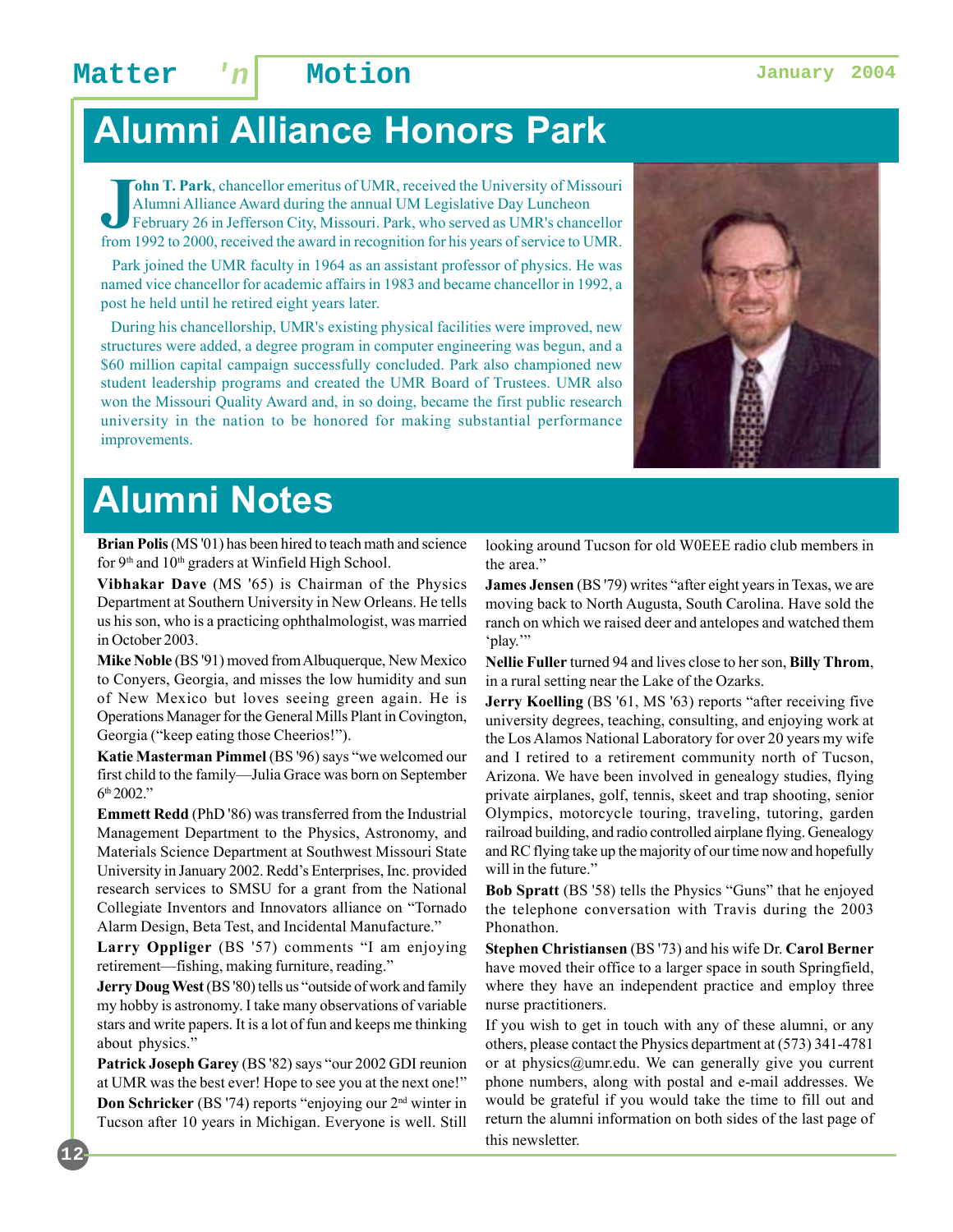# **Frontiers in Physics Colloquium Series**

The 2003 *Frontiers in Physics Colloquium Series,* featured a wide spectrum of interesting talks from scientists from around the country and abroad. The spring series started with a visit from



*Peter Young*

Prof. **Andrè Bandrauk** from the Universitè de Shrebrooke in Canada, who discussed computer simulations of molecules in intense ultrashort laser pulses. Later in the semester Prof. **Peter Young** of the University of California Santa Cruz addressed the peculiar properties of disordered spin systems called spin glasses. Prof. **Stephan de Bièvre** of the Universitè de Lille in France discussed the connection

between chaos and quantum mechanics in a talk entitled *Quantum maps: a case study in quantum chaos*. Further talks on condensed matter physics were given by Dr. **Jeff Terry** of the Illinois Institute of Technology, Prof. **Kartik Gosh** of Southwest Missouri State University, Prof. **David Clarke** of the University of California Santa Barbara, and Dr. **Rajesh Narayanan** of the Max-Planck-Institute in Dresden, Germany. Prof. **Theo Zouros** of the University of Crete in Greece talked about *Quasi-free electron scattering from highly charged ions*. The spring series closed with Prof. **Igor Herbut** of Simon Fraser University in Vancouver in Canada who presented an intriguing new theory for high-temperature superconductivity.

 Prof. **Ann Orel** of the University of California Davis led off the fall semester colloquia, with a talk on *Low-energy electron impact dissociation of molecules*. Later in September, faculty member **Don**

**Hagen** presented his plans for the new *Center of Excellence for Aerospace Propulsion Particulate Emissions Reduction Research* to be established at UMR. One of the highlights of the fall series was the talk by UMR alum **Dr. Ed Stephens** (PhD '94) of Cutting Edge Optronics who was this years Homecoming speaker. Ed gave a very witty and to-the-point talk on *Career*

*paths and expectations as an industrial scientist.* In October, faculty member **Thomas Vojta** discussed the background of the 2003 Nobel Price in Physics which was awarded to **A. Abrikosov**, **V. Ginzburg** and **A. Leggett** for pioneering contributions to super-conductivity and superfluidity. The fall series also included talks on atomic



*Stephan de Bièvre*

physics by Prof. **Uwe Thumm** of Kansas State University and Dr. **Robert Moshammer** of the Max-Planck-Institute in Heidelberg, Germany. Further talks were given by Prof. **Wouter Montfrooij** of the University of Missouri-Columbia, Dr. **Martina Hentschel** of Duke University, Dr. **Luca Vattuone** of the Universita' di Genova in Italy, and Prof. **John Shumway** of Arizona State University. The series closed with Dr. **Stephane Mazevet** from the Los Alamos National Laboratory who discussed *Simulations of matter under extreme conditions.*

#### **UMR Students & Alumni: In Press**

The following journal articles which appeared over the last year feature work by UMR undergraduate students, $\frac{1}{2}$ graduate students,<sup>2</sup> or UMR alumni<sup>3</sup> under the supervision of UMR faculty.

- *Three-Dimensional Fully Differential Single Ionization Cross Sections for 75 keV p + He Collisions*, A. Hasan, N.V. Maydanyuk,<sup>2,3</sup> B.J. Fendler,<sup>1-3</sup> A. Voitkiv, and M. Schulz, submitted to J. Phys. B (2003).
- *Three-Dimensional Imaging of Atomic Break-Up Processes*, M. Schulz, R. Moshammer, D. Fischer, A. Hasan, N.V. Maydanyuk,2,3 H. Kollmus, D.H. Madison, M. Foster,<sup>2,3</sup> S. Jones,<sup>3</sup> and J. Ullrich, Physics of Electronic and Atomic Collision, Book of Invited Papers, Physica Scripta, in press (2003).
- *Doubly Differential Measurements for Multiple Ionization of Argon by Electron Impact: Comparison With Positron Impact and Photoionization*, A.C.F. Santos, A. Hasan, T. Yates, $1/2$  and R.D. DuBois, Phys. Rev. A 67, 052708 (2003).
- *Three-Dimensional Imaging of Atomic Break-Up Processes*, M. Schulz, R. Moshammer, D. Fischer, A. Hasan, N.V. Maydanyuk,2,3 H. Kollmus, J. Ullrich, D.H. Madison, M. Foster,<sup>2,3</sup> and S. Jones,<sup>3</sup> to be published in the proceedings of the XXIII International Conference on Photonic, Electronic and Atomic Collisions, Stockholm, Sweden, 23-29 July, 2003.

*Probing Scattering Wave Functions Close to the Nucleus*, D.H. Madison, D. Fischer, M. Foster,<sup>2,3</sup> M. Schulz, R. Moshammer, S. Jones,<sup>3</sup> and J. Ullrich, Phys. Rev. Lett. 91, 253201 (2003)

- *A Convenient Formalism for Auger and Ionization of Overlapping Resonances*, M.M. Tabanli,3 J.L. Peacher and D.H. Madison, J. Phys. B 36, 217-233 (2003)
- Coplanar Symmetric (e,2e) Cross Sections for Krypton 4s Ionization, M. A. Haynes, B. Lohmann, A. Prideaux,<sup>2</sup> and D. H. Madison, J. Phys. B. 36, 811-15 (2003).
- Role of Post Collision Interaction in Electron Impact Ionization of Argon and Krypton, A. Prideaux<sup>2</sup> and D.H. Madison, Phys. Rev. A 67, 052710 (2003).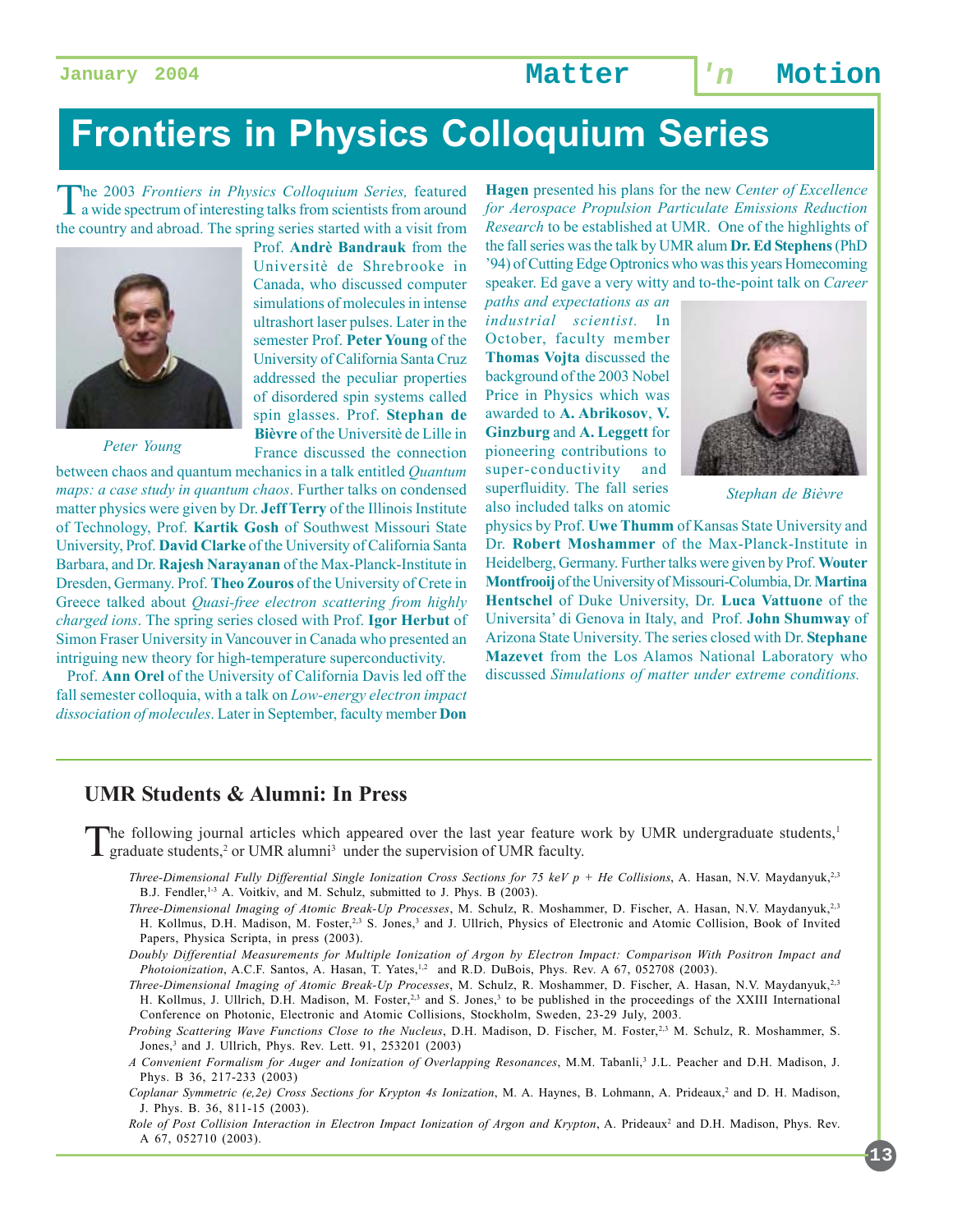# **Tenth Annual Schearer Prize Competition**

The Tenth Annual Laird D. Schearer Competition for Graduate Research, established by the family of Dr. **Laird D. Schearer** to recognize research performed by a graduate student, was held on December 4. **Ralph Alexander**, **Bob DuBois** and **Barbara Hale** judged the competition with Dr. DuBois Chairing the Committee. This year we were blessed with six entries from which three finalists were selected. The finalists were **Matt Foster** who is advised by **Don Madison** and **Jerry Peacher**, **Harshani Wijewardane** who is advised by **Carsten Ullrich**, and **Jared Hund** who is advised by **Max Bertino**. The titles of their talks were *The Study of Three Dimensional Fully Differential Cross Sections for Single Ionization of Ion-Atom Collisions* (Foster), *Time-Dependent Density-Functional Approach to Nonlinear Intersubband Dynamics in Quantum Wells* (Wijewardane), and *Formation of Noble Metal Clusters in Silica Aerogels* (Hund). The Committee was impressed by the quality of the talks and the knowledge the students displayed in addressing questions from the judges. This year, first prize was awarded to Jared Hund, second prize to Harshani Wijewardane, and third prize to Matt Foster.

 In addition, a new feature was added to the competition this year. In order to acknowledge all the applicants, the non-finalists presented their work in poster form just prior to the talks. The participants and titles of their posters were; **Andy Prideaux** (advised by Dr. Madison) whose poster was titled *Post Collision Interaction Effects for Electron Impact Ionization of S and P Shell Electrons in Gases*, **Rastko Sknepnek** (advised by **Thomas Vojta**) whose poster was titled *Smearing of a Phase Transition in a 3d Ising Model with Planar Defects: Monte-Carlo Simulations*, and **Alex Silvius** (advised by **Paul Parris**) whose poster was titled *Classical Treatment of Polaron Dynamics on a One-Dimensional Oscillator Chain*. Thanks to the technology available the posters were not only informative but also visually attractive. We hope the poster competition can be carried on in the future.

 Due to the generous donations of the Schearer family, cash prizes were awarded to all participants. The photo below shows the 2003 Schearer Competition finalists. From left to right they are Matt Foster, Jared Hund, and Harshani Wijewardane.



**14**

#### **From Schearer Prize Winner Jared Hund**



*Jared Hund*

I am honored to be the winner of the Tenth Annual Laird D.<br>Schearer Competition. There were a number of excellent Schearer Competition*.* There were a number of excellent submissions this year, so it was a very pleasant surprise to win. My sincere gratitude goes out to the committee and the department of physics for giving me the opportunity to participate. I would like to thank my advisor, Dr. Massimo Bertino, for his guidance and help with this project as well as Dr. Nicholas Leventis and Mr. Ghoui Zhang of the UMR Chemistry Department. Most importantly, I would like to thank my wife, Shannon, for her patience and support throughout my research

 My first experience with the UMR Physics Department was in the spring of 2000 while checking into possible graduate schools to attend. I was impressed with the quality of research in the department and the approachability of the faculty. I began my studies here that summer, and started my graduate research with Dr. Bertino. After graduating from Fort Hays State University (in Hays, Kansas), I had become accustomed to the small college town atmosphere, and adapted very well to Rolla.

 My talk given in the Schearer competition was based on part of the research for my PhD thesis. The project I presented was an interesting collaboration with Dr. Leventis to use aerogels to study metallic clusters of atoms. Because silica aerogel is a low density, high surface area material that is relatively inert, it made an excellent choice to support and stabilize the metal particles. During my work our group was able to develop two different methods to produce these metal aerogel composites. I also developed a method to produce bimetallic alloyed clusters that provided control over the relative composition. The finished metal aerogel composite retained the basic structure and high surface area of the pure aerogel, making it an interesting material for catalytic applications. I enjoyed working on this project at UMR because of the challenge it provided, and also the number of people I was able to interact with across campus in this interdisciplinary work.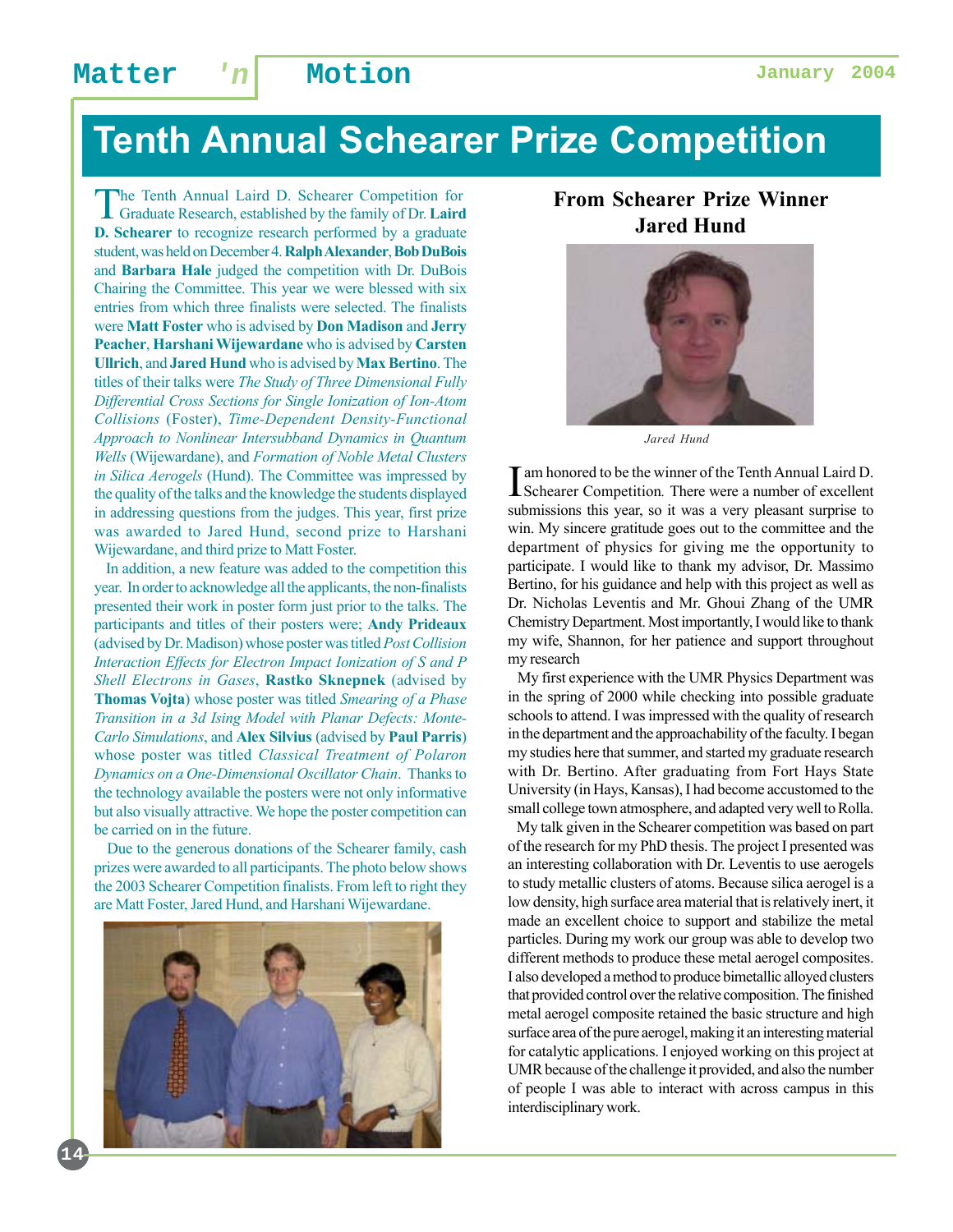# **Student Notes**

**Alex Silvius**, **Andy Prideaux** , and **Rastko Sknepnek,** pictured below, received \$50 awards for posters they presented on their research at the Tenth Annual Schearer Prize Competition.



**Barbara Hale** and **Gerry Wilemski** supervised the Masters thesis of a chemical engineering student, **Srivatsan Raman**, who graduated in December, 2003. His thesis was on "*Monte Carlo Simulations of Methanol Clusters*."

**Abdalla Obeidat** gave a talk entitled "*Nucleation Rates of Water Droplets Using an Equation of State*" at the Nucleation Symposium of the 77th ACS Colloid and Surface Science Symposium, held at Georgia Tech in Atlanta, June 15-18, 2003. Also at the same conference, **Srivatsan Raman** gave a talk called, "*A Monte Carlo Discrete Sum (MCDS) Approach to Energies of Formation of Small Methanol Clusters*" based on work supervised by Barbara Hale and Gerry Wilemski.

## **Come Back for Homecoming**

The UMR Physics Department warmly invites you to return to Rolla for **UMR Homecoming 2004** on the **October 15-16, 2004**. On Friday afternoon, October 15, the department will hold an open house and special programs for its alumni and friends. Tours of laboratories and educational facilities will be offered and there will be opportunities for interaction with current UMR physics students. Come see what we have done since you received your degree.

 In keeping with a long-standing tradition, UMR alum **Jeff Schroder** (BS '95) will deliver the Homecoming 2004 Physics Colloquium at 4 PM. on Friday, October 15. Later that evening, professors **Ed** and **Barbara Hale** will host a homecoming reception in their lovely home. Contact us at **physics@umr.edu** for specific information about physics department activities, or **alumni@umr.edu** for general homecoming information. Come home to your college roots, and help us celebrate UMR's past, even as we work to shape its future!

# **Faculty Notes**

**Max Bertino** and **Michael Schulz**, pictured below, both received a *Faculty Excellence Awards* in 2003. Max and Michael were two of only 19 UMR faculty chosen to receive this award.



In October, **Carsten Ullrich** was notified that the Petroleum Research Fund of the American Chemical Society will fund his proposal to organize a summer school on "*Time-Dependent Density-Functional Theory and the Dynamics of Complex Systems.*" The school will take place in June 2004 in Santa Fe, NM, and the total funding is \$93,686.

**Barbara Hale** has been invited to give a talk at the 16th International Conference on Nucleation and Atmospheric Aerosols in Kyoto, Japan in July 2004. This is the conference which was last hosted by UMR in 2001.



*Jeff Schroeder*

### **To Contact UMR Physics**

If you would like to contact us for any reason, you can reach us by phone at **(573) 341-4781** and by e-mail at **physics@umr.edu**. You might also be interested in checking out our web page, *http://www.umr.edu/~physics*.

**15**